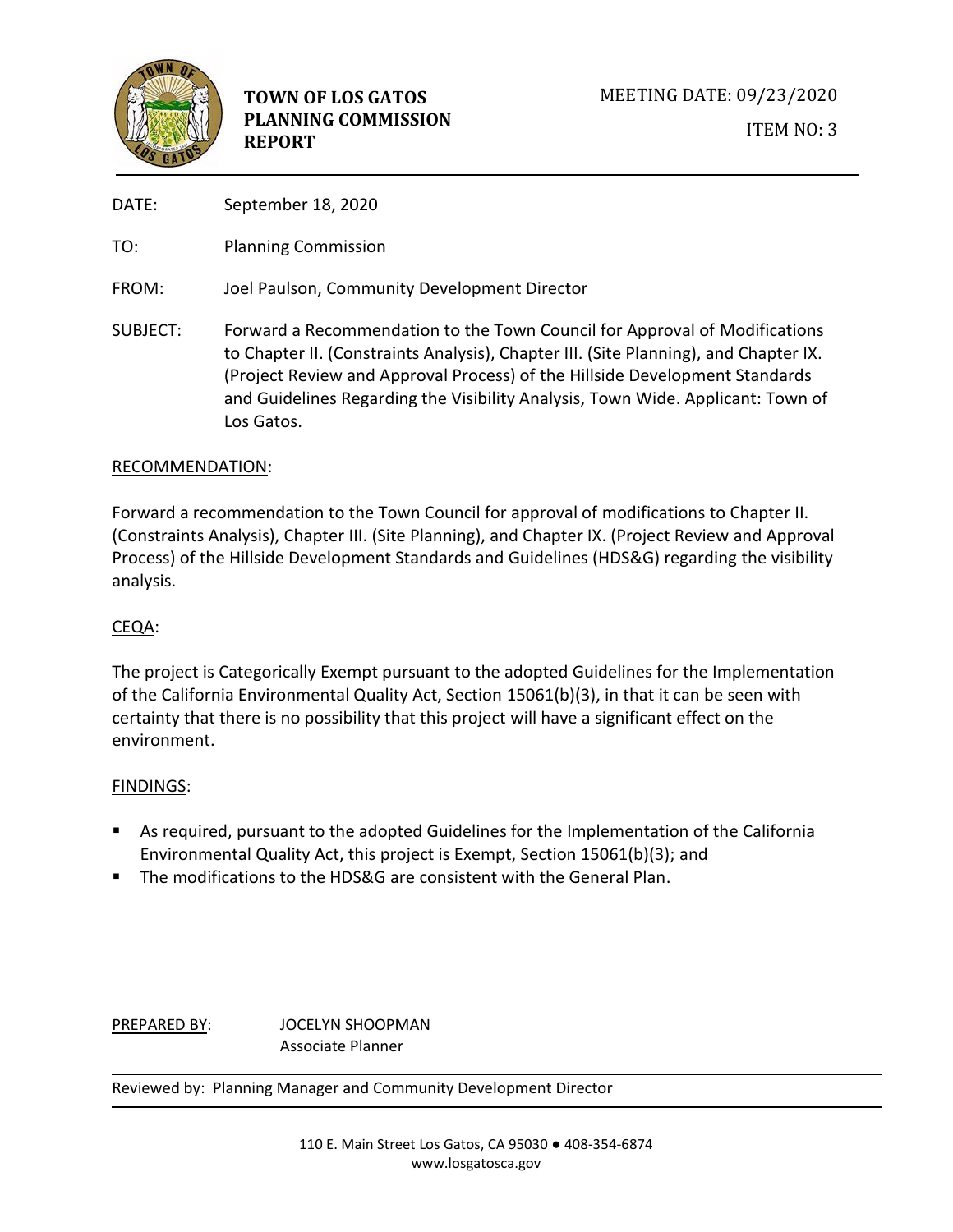# PAGE **2** OF **7** SUBJECT: Hillside Development Standards and Guidelines Modifications DATE: September 18, 2020

### BACKGROUND:

On February 2, 2016, the Town Council adopted modifications to Chapter V. of the HDS&G regarding light reflectivity value (LRV) and returned modifications to Section B. of Chapter II. of the HDS&G regarding the visibility analysis to staff with direction.

In response to the Council's direction, the Policy Committee held five meetings on April 20, 2017, May 18, 2017, June 26, 2017, July 20, 2017, and December 14, 2017 to discuss modifications to the visibility analysis.

On December 19, 2017, the Town Council approved the modifications to Chapter II. (Constraints Analysis), Section B. of the HDS&G regarding the visibility analysis.

On March 3, 2020, the Town Council considered an appeal of an Architecture and Site application for the construction of a hillside home that was 24 percent visible. The appeal was based in part on the appellant's concern about the inclusion of retaining walls and exterior features of the home in the elevation drawing for the purposes of the visibility analysis. At this meeting, the Town Council voted to refer an evaluation of Chapter II. (Constraints Analysis), Section B. of the HDS&G, regarding the visibility analysis to the Policy Committee.

Modifications to the HDS&G regarding the visibility analysis were forwarded to the Policy Committee on July 28, 2020. The Policy Committee continued discussion of the modifications to allow for additional public comment to be provided (Exhibit 2). On August 11, 2020, the Policy Committee reviewed five items, detailed in the Discussion section of this report regarding the visibility analysis. After discussion, the Committee recommended approval of modifications to Chapter II. (Constraints Analysis), Section B. and Chapter III. (Site Planning), Section D. of the HDS&G. The Committee had a split vote on the remaining items regarding modifications to, Chapter II. (Constraints Analysis), Section B. related to recent amendments to Chapter 9 (Fire Prevention and Protection) of the Town Code and Chapter 29, Division 2 (Zoning Regulations) of the Town Code, and modifications to Chapter IX. (Project Review and Approval Process) regarding the approval process (Exhibit 4).

### DISCUSSION:

Chapter II. (Constraints Analysis), Section B. contains the required steps for completing a visibility analysis. The Chapter defines a visible home as a single-family residence where 24.5 percent or more of an elevation can be seen from any of the Town's established viewing areas (Exhibit 6).

Ordinance 2301 (Exhibit 9) was adopted by the Town Council on January 21, 2020, to amend Chapter 9 (Fire Prevention and Protection) to require that a defensible space of 100 feet be maintained from each side and from the front and rear of any building or structure, but not beyond the property line except as provided by law. Ordinance 2303 (Exhibit 10) was adopted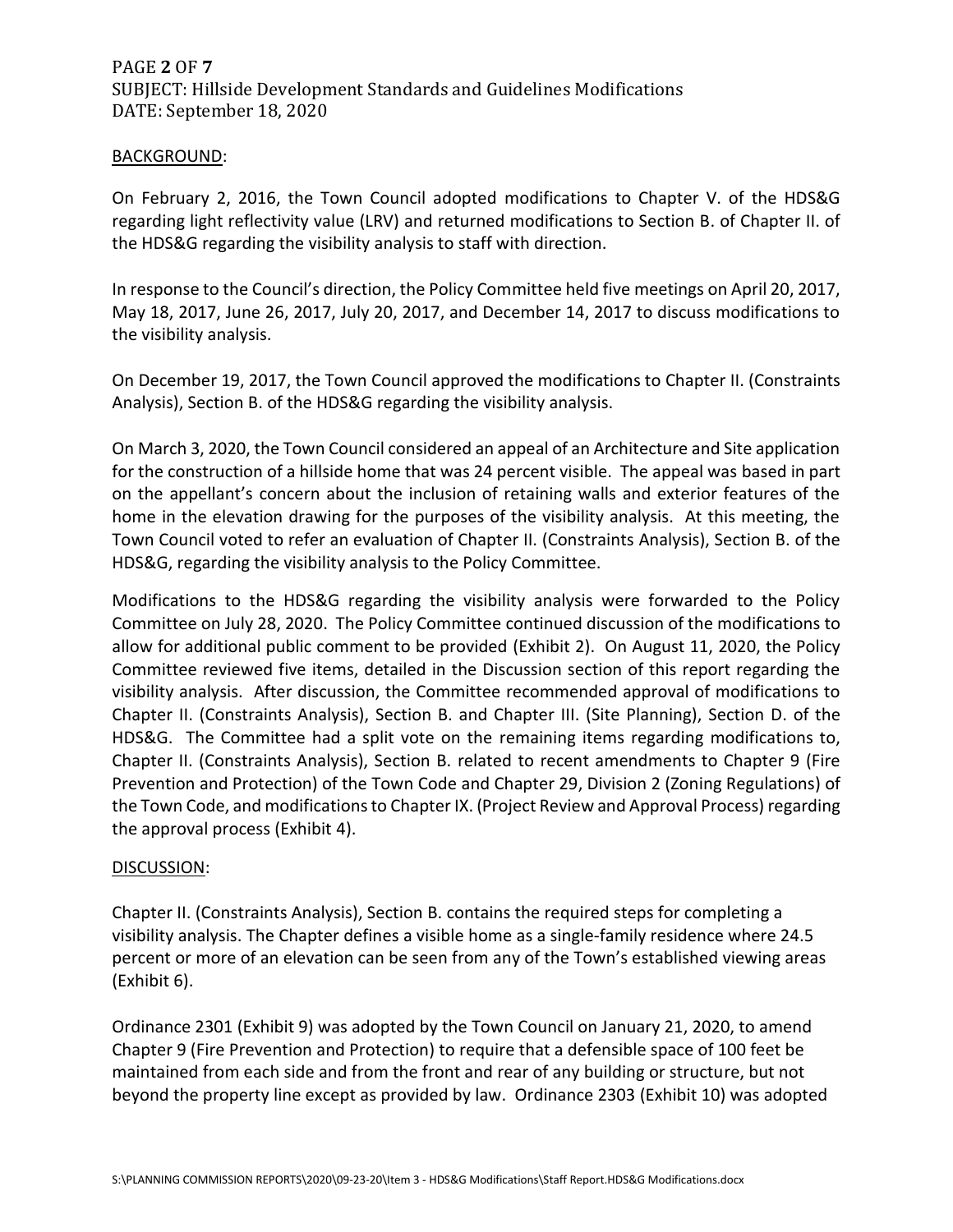# PAGE **3** OF **7** SUBJECT: Hillside Development Standards and Guidelines Modifications DATE: September 18, 2020

## DISCUSSION (continued):

by the Town Council on January 21, 2020 to amend Chapter 29, Division 2 (Zoning Regulations) of the Town Code, to state that the removal or maintenance of an existing tree as required by Chapter 9 of the Town Code, is exempt and may be removed or severely pruned without Town approval or issuance of a tree removal permit.

Chapter III. (Site Planning), Section D. contains standards and guidelines for incorporating defensible space into site planning and landscape design. The chapter provides figures to illustrate the required zones of defensible space that should be maintained around a singlefamily residence (Exhibit 7).

Chapter IX. (Project Review and Approval Process), Section B. stipulates the deciding body for a project depending on a project's compliance with the HDS&G, the Town Code, and potential impacts on surrounding properties and the overall community (Exhibit 8).

## A. Modifications to Chapter II. (Constraints Analysis) Regarding Elevations

Based on the direction provided by the Policy Committee, staff has prepared a modification to Chapter II., Section B. of the HDS&G for the Planning Commission's consideration. The potential amendment, shown in *underline* font in Exhibit 6, would make the following change:

• Provide written guidelines as to what elements of an exterior can be included in an elevation for purposes of the visibility analysis. An elevation would be defined as only pertaining to the visible building elevations of a home, not including exterior features such as walls, decks, and detached accessory structures.

# B. Modifications to Chapter II. (Constraints Analysis) Regarding Trees Subject to Clearing

Chapter 9 of the Town Code requires that a defensible space of 100 feet be maintained from each side and from the front and rear of any building or structure, but not beyond the property line except as provided by law (Exhibit 9). In conformance with Santa Clara County Fire Department Guidelines, the 100 feet of defensible space is segregated into the following zones (Exhibit 11):

- Zone 1: New construction must create a noncombustible area a minimum of five feet from structures.
- Zone 2: Maintain an effective defensible space by removing and clearing away flammable vegetation and combustible growth from areas within 30 feet of such buildings or structures. This includes removing all dead vegetation and dead or dry leaves, trimming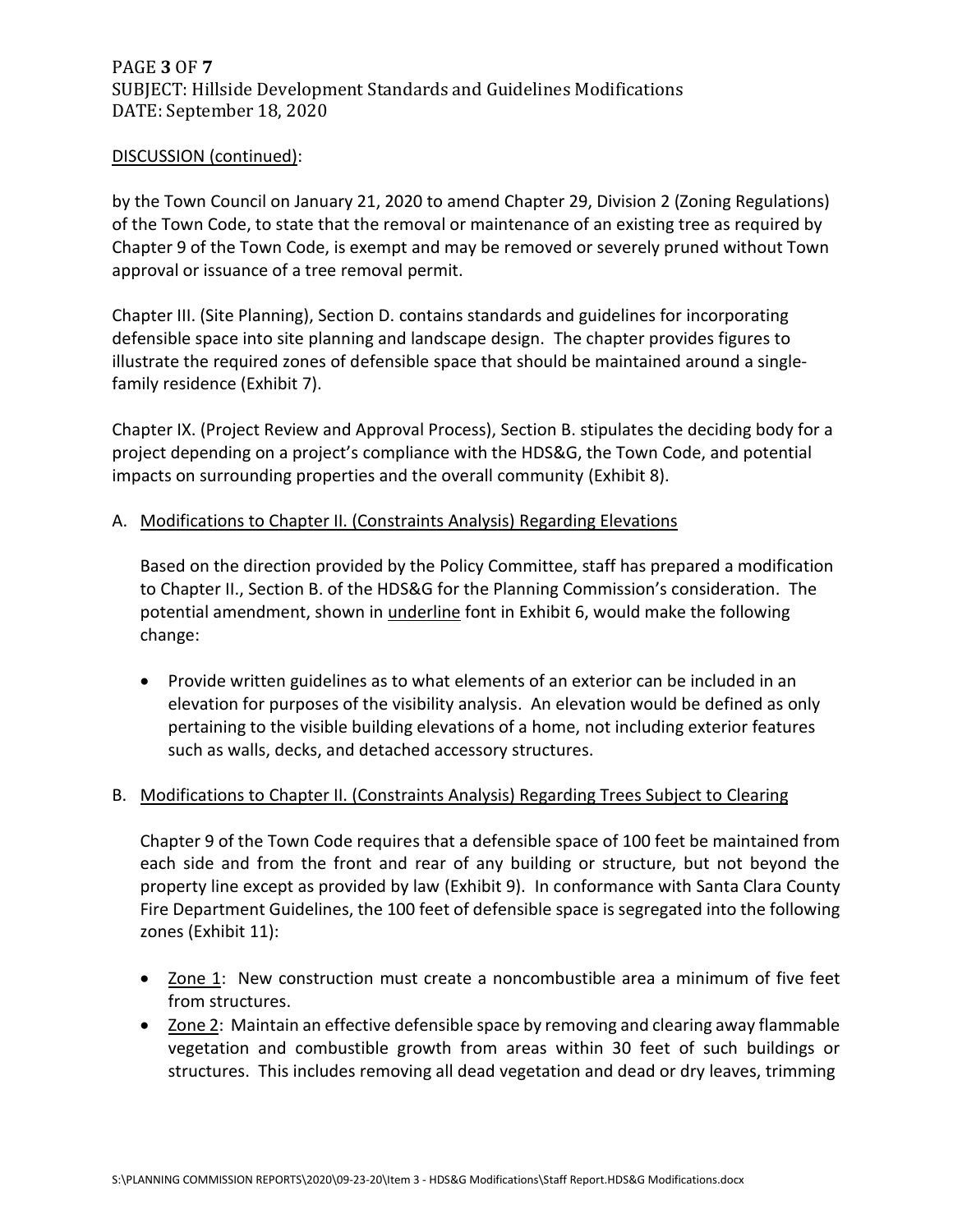### DISCUSSION (continued):

trees regularly to keep branches a minimum of six feet from the grade, tree branches a minimum of ten feet from other trees, and ten feet away from a chimney.

• Zone 3: Maintain an additional reduced fuel zone of 70 feet from all buildings and structures with an emphasis on vertical and horizontal separation of fuels/vegetation. A distance beyond 70 feet may be required when the Fire Chief or his/her designee, determines that due to steepness of terrain or other conditions, a distance of 70 feet is insufficient. This includes creating horizontal and vertical spacing between shrubs and trees, removing dead plants, tree material, and vegetation adjacent to accessory structures within the area, and maintaining distances between canopy tops.

Staff requested input from the Policy Committee regarding whether existing trees or branches subject to clearing in Zone 2 and Zone 3 should be included in a visibility analysis. The Policy Committee had a split vote regarding this item and requested that the item be forwarded to the Planning Commission for discussion noting the disagreements of the Committee (Exhibit 4).

## C. Modifications to Chapter II. (Constraints Analysis) Regarding Exceptions for Tree Removal

Chapter 29, Division 2 of the Town Code states that the removal or maintenance of an existing tree as required by Chapter 9 of the Town Code, is an exception and may be removed or severely pruned without Town approval or issuance of a tree removal permit (Exhibit 10):

29.10.0970. Exceptions.

- (1) A fruit or nut tree that is less than eighteen (18) inches in diameter (fifty-seven-inch circumference).
- (2) Any of the following trees that are less than twenty-four (24) inches in diameter (seventy-five (75) inches in circumference):
	- (1) Black Acacia (*Acacia melanoxylon*)
	- (2) Tulip Tree (*Liriodendron tulipifera*)
	- (3) Tree of Heaven (*Ailanthus altissima*)
	- (4) Blue Gum Eucalyptus (*E. globulus*)
	- (5) Red Gum Eucalyptus (*E. camaldulensis*)
	- (6) Other Eucalyptus (*E.* spp.) Hillsides only
	- (7) Palm (except *Phoenix canariensis*)
	- (8) Privet (*Ligustrum lucidum*)
- (3) Any removal or maintenance of a tree to conform with the implementation and maintenance of Defensible Space per Chapter 9 – Fire Prevention and Protection with the exception of any tree listed in subcategories (3) and (10) of Sec.29.10.0960 – Scope of Protected Trees.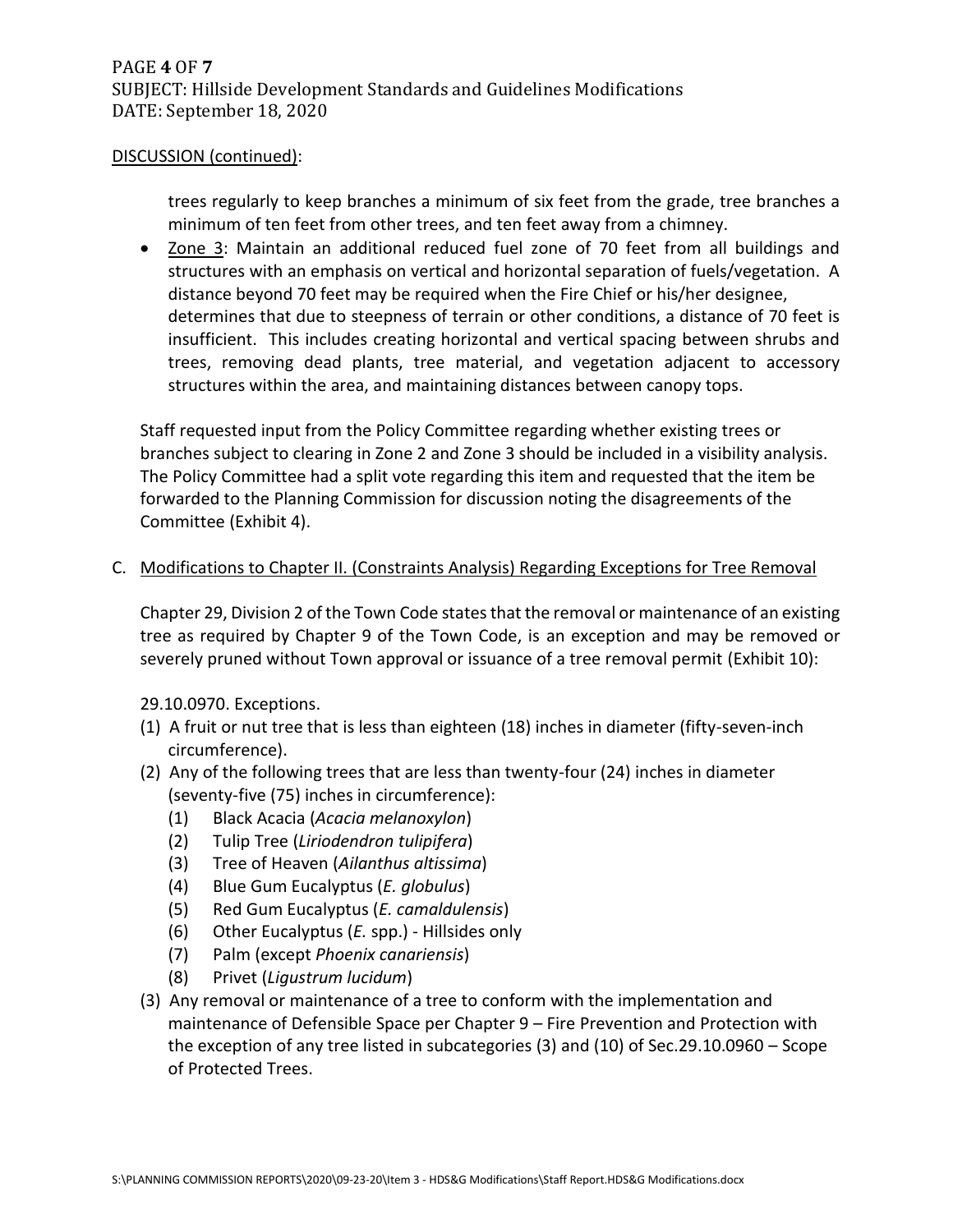### DISCUSSION (continued):

Staff requested input from the Policy Committee regarding whether existing trees meeting the exceptions listed in Section 29.10.0970 of the Town Code that are proposed to remain as part of an application should be included in a visibility analysis. The Policy Committee had a split vote regarding this item and requested that the item be forwarded to the Planning Commission for discussion noting the disagreements of the Committee (Exhibit 4).

## D. Modifications to Chapter III. (Site Planning) Regarding Image Update

Based on the direction provided by the Policy Committee, staff has prepared a modification to Chapter III. of the HDS&G for the Planning Commission's consideration. The potential amendment, shown in *underline* font in Exhibit 7, would make the following change:

• Update the image on Page 29, Section D. to be in compliance with the amended defensible space zones based on the amendments made to Chapter 9 (Fire Prevention and Protection) and Chapter 29, Division 2 (Tree Protection) of the Town Code.

### E. Modifications to Chapter IX. (Project Review and Approval Process) Regarding Approvals

A single-family home that meets the allowable floor area ratio and is not visible from any established viewing area may be approved by the Development Review Committee (DRC). Through completion of a visibility analysis, if a home is determined to be visible, the maximum allowable height is 18 feet. Currently, review by the Planning Commission is required for a visible single-family home regardless of the height (Exhibit 8).

The Policy Committee had a split vote regarding whether a visible home that meets the allowable floor area ratio and the maximum allowable height of 18 feet should be allowed to be approved by the DRC, as opposed to the current requirement for Planning Commission approval. The Committee requested that this item be forwarded to the Planning Commission for discussion noting the disagreements of the Committee (Exhibit 4).

### PUBLIC COMMENTS:

Public comments received by 11:00 a.m., Friday, September 18, 2020 are included as Exhibit 12.

#### CONCLUSION:

### A. Recommendation

Based on the direction of the Town Council Policy Committee, staff recommends that the Planning Commission review the information included in the staff report and forward a